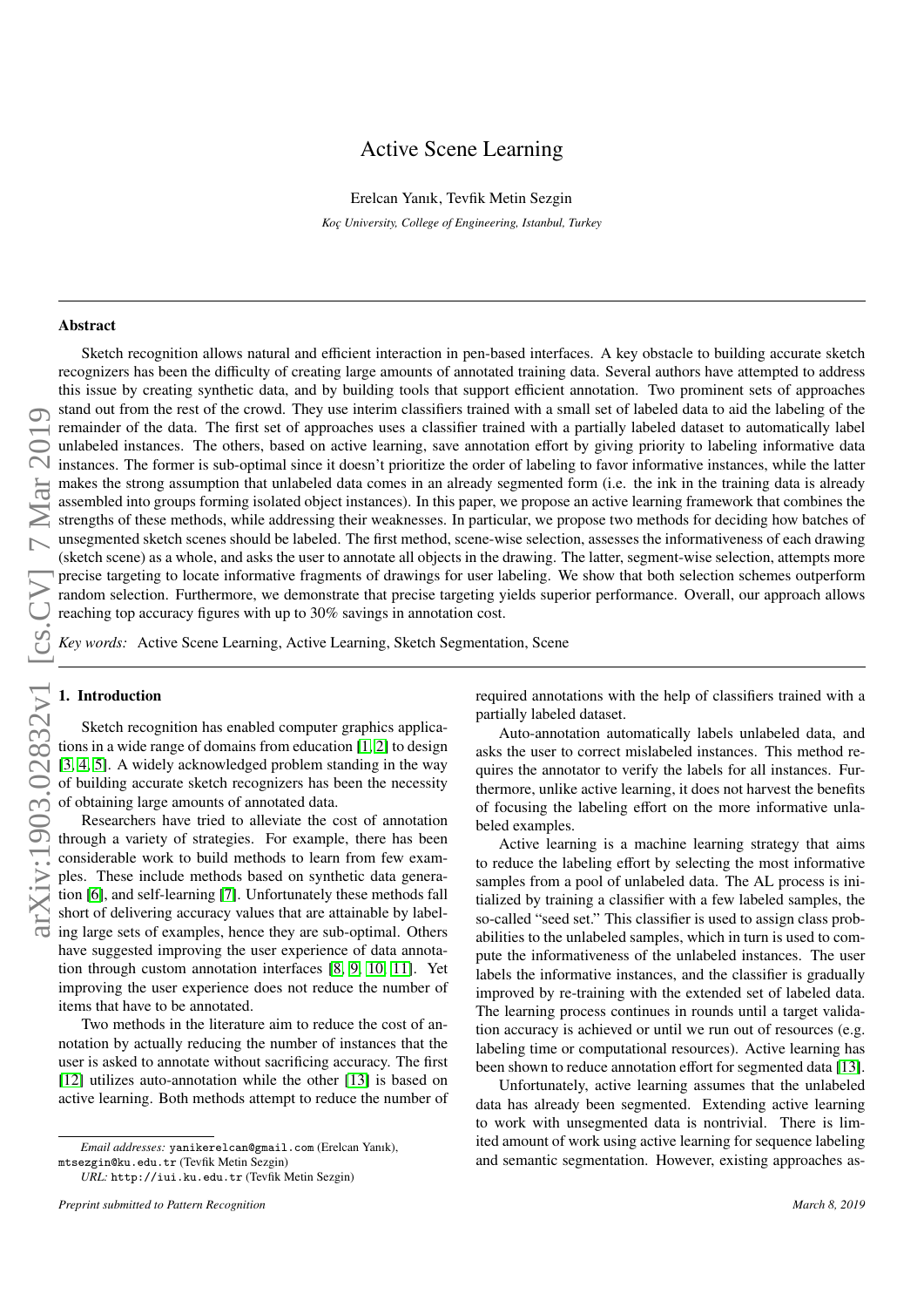sume that their input can be decomposed into primitive units (e.g. super-pixels in computer vision, tokens in text), and carry out labeling and active learning at the granularity of these units [\[14,](#page-10-13) [15,](#page-10-14) [16,](#page-10-15) [17,](#page-10-16) [18,](#page-10-17) [19,](#page-10-18) [20,](#page-10-19) [21,](#page-10-20) [22,](#page-10-21) [23,](#page-10-22) [24\]](#page-10-23). Here, active learning proceeds at the level of primitives, essentially similar to how it would in the isolated active learning case, usually with some additional constraints on pairwise primitives (e.g. through Markov Random Fields or n-gram representations).

In this paper, we present a new active learning framework, Active Scene Learning (ASL), which extends the state of the art to handle unsegmented sketch scenes at the granularity of entire objects. Our approach is designed as a continuous cycle consisting of segmentation and annotation steps.

In the segmentation step, the unlabeled scenes in the dataset are segmented using classifiers trained on partially labeled data. This yields a set of isolated objects. We call these objects *candidate objects*, because the user is eventually asked to label instances chosen among these candidates based on their informativeness. Note that the candidate objects are extracted using automated segmentation, hence the predicted boundaries, as well as the class labels, may be erroneous.

The annotation step takes the output of the segmentation process, and identifies entire scenes or parts of scenes to be labeled by the user. We refer to these approaches as *scenewise selection* strategy, which prioritizes labeling informative scenes; and *segment-wise selection* strategy, which prioritizes labeling informative scene segments.

In this paper, we demonstrate that Active Scene Learning helps annotation using sketch recognition as a case study. Our results show that Active Scene Learning is effective in reducing the cost of annotation. The results and the approach presented in this paper open the avenue for applying active learning to unsegmented data, and is of interest to practitioners of sketch recognition as well as a broader community of practitioners who rely on machine learning in their applications. Specifically, our main contributions can be listed as:

- We propose the Active Scene Learning (ASL) framework to enable AL on scene data.
- We show that candidate objects carry valuable information which can be utilized to guide AL even if they do not have accurate segmentation boundaries.
- We propose two selection schemes under the ASL framework, scene-wise selection and segment-wise selection, and demonstrate that both schemes outperform random selection.
- We demonstrate that precise-targeting with segment-wise selection yields superior performance in comparison to scene-wise selection.
- We show that ASL can reach top-accuracy figures with up to 30% savings in annotation cost.

This paper is organized as follows: First, we introduce the ASL framework and describe the scene-wise and segment-wise selection schemes. In Section 3, we first describe the datasets

used in our experiments, then the details of our experimental design. In Section 4, we describe the evaluation metric employed in our analysis and then present the analysis methodology. We present the analysis results with a discussion in Section 5. Finally, we conclude with related work and a summary of future research directions.

## 2. Active Scene Learning

Active Scene Learning (ASL) is a framework aiming to reduce annotation cost for a pool of unlabeled scenes by exploiting active learning. A scene is composed of an arbitrary number of domain objects in arbitrary configurations. The key idea behind ASL is to obtain annotation gains, when building a segmentation solution, by utilizing information on candidate objects extracted via a segmentation algorithm.

# *2.1. Preliminaries and Definitions*

In the sketching domain, a scene consists of a collection of strokes. To ease the segmentation process, we break the strokes into basic geometric primitives (e.g. arcs, lines etc.). The primitives serve as the smallest unit of segmentation. At this point, a sketch scene becomes a collection of primitives. The goal of active scene learning is defined as grouping these primitives (to form objects) accurately and assigning labels to the groups (of primitives), with minimal user (annotator) effort. Consider the example sketch scene in Figure 1a. It consists of 3 objects, 12 strokes and 17 primitives. Figure 1b shows four of the several possible segmentations along with their candidate objects, which may or may not match the ground truth. The mismatch may be a result of incorrect segmentation or misclassification of a correctly segmented group of primitives.

A scene *S* is composed of primitives *p*, and groups of primitives  $(p)$  constitute objects  $O_i$ .  $O_i$  are ground truth objects while  $C_i$  are candidate objects. Let  $S_i = (O_1, O_2, ..., O_n)$  where *n* is the number of ground truth objects in the scene. Also, let  $S_i$  =  $(p_1, p_2, \ldots, p_k)$  where k is the number of primitives in the scene. Assuming  $O_i = \{p_j, p_{j+1}, ..., p_{j+r}\}\$  and  $C_i = \{p_h, p_{h+1}, ..., p_{h+q}\}\$ , then  $C_i$  constitutes to a correctly segmented candidate iff  $i - h$ then  $C_i$  constitutes to a correctly segmented candidate iff  $j = h$ and  $r = q$ . In other words, if a candidate object (a group of primitives) extracted by the segmentation algorithm matches each primitive of any ground truth object in the scene, we say that it is a correctly segmented candidate object; otherwise call it a mis-segmented candidate object.

In the following subsections, we present two ASL approaches: scene-wise selection and segment-wise selection.

#### *2.2. Scene-wise Selection*

Scene-wise selection aims to assign an informativeness score to each unlabeled scene in the pool after segmenting and recognizing the contents. Then, it extends the training data with all the objects in the selected scenes while using the boundaries and labels for the ground truth objects in these scenes provided by the annotator. Algorithm 1 depicts the generic methodology for scene-wise selection. We have devised four methods for computing a scene-wise informativeness score, described below.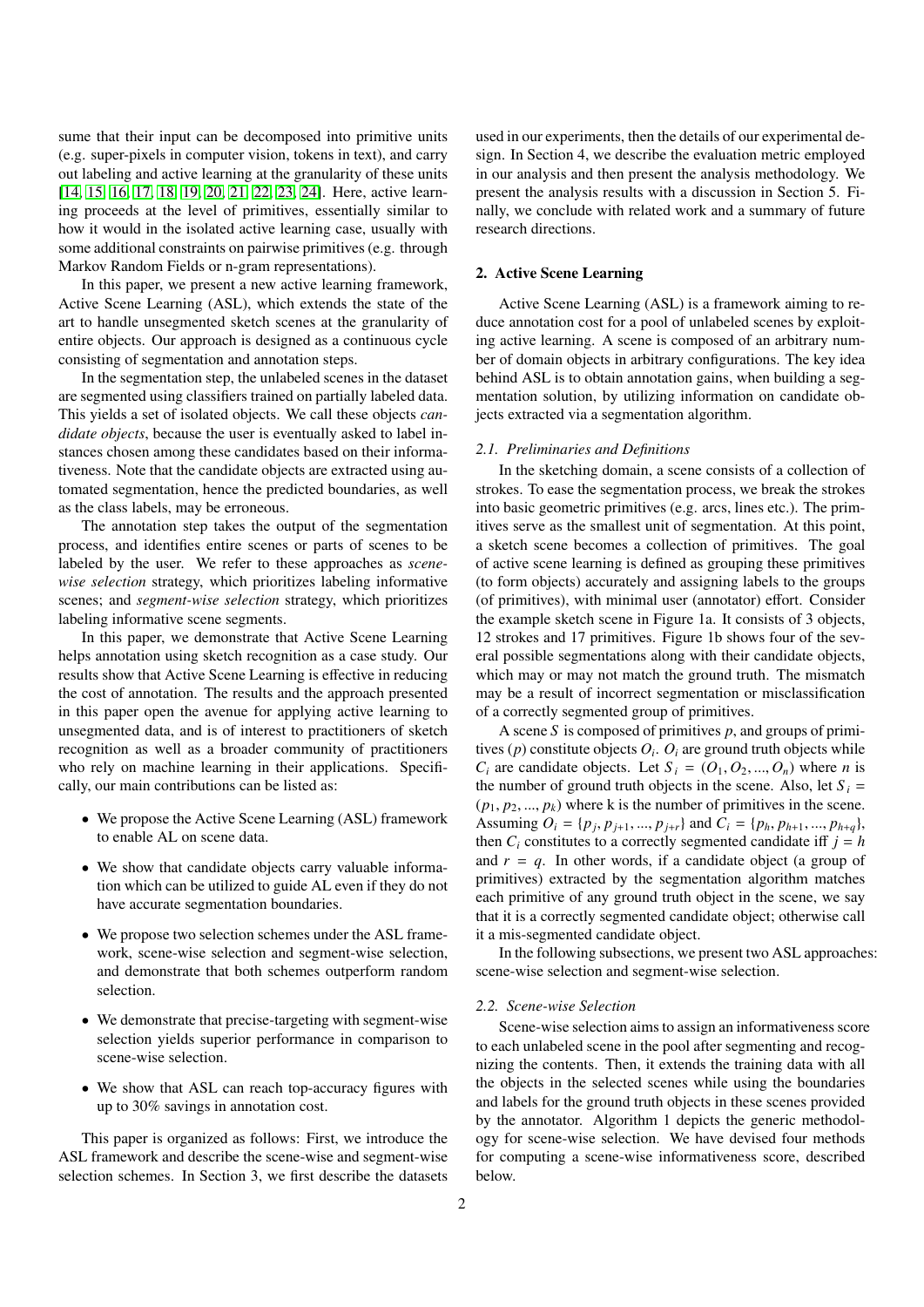

f1 f2 f3 f4 f5 f6 f7 f8 f9 f10 f11 f12 f13 f14 f15 f16 f17 f1 f2 f3 f4 f5  $\acute{}$ f6 f7 f8 f9 f10 f11 $\acute{}$ (f12 f13 f14 f15 f16 f17  $(\mathsf{f1}\; \mathsf{f2}\; \mathsf{f3}\; \mathsf{f4})\!\!$  (f5 f6 f7 f8 f9 f10 f11  $)(\mathsf{f12}\; \mathsf{f13}\; \mathsf{f14}\; \mathsf{f15}\; \mathsf{f16}\; \mathsf{f17})$  $f1$  f2 f3 f4 f5 f6 f7 f8 f9 f10 f11 f12 f13 f14 f15 f16 f17

(a) An example scene and its ground truth objects. (b) Four of several possible segmentations of the scene, described by grouping primitives.

Figure 1: An illustration of a scene composed of its primitives (in this case, lines and arcs). An object constitutes to a group of primitives. A candidate object may or may not match the ground truth object depending on the accuracy of the segmentation model.

# Algorithm 1 Scene-wise selection

- 1: Initialize the model with the seed set (a set of labeled isolated objects).
- 2: repeat
- 3: Segment and recognize the scenes in the pool with the current model.
- 4: Compute scene informativeness scores with a desired scene-wise selection method.
- 5: repeat
- 6: Select the most informative unlabeled scene from the pool.
- 7: Request boundaries and labels for the ground truth objects in the scene.
- 8: Add all the objects in the scene to the training set.
- 9: Remove the scene from the pool.
- 10: until the batch is full
- 11: Re-train the model with the extended training set.
- 12: until the halting point is reached
- 13: return the model

## Algorithm 2 Segment-wise selection

1: Initialize the model with the seed set.

2: repeat

- 3: Segment and recognize the scenes in the pool with the current model.
- 4: Compute informativeness score for each candidate object.
- 5: Create an empty set ("processed-set") to keep track of processed candidate objects.
- 6: repeat
- 7: Select the highest scoring candidate object which is not in the "processed-set"
- 8: Request boundaries and labels for the ground truth objects intersecting with the current candidate object.
- 9: Add the ground truth objects to the training set if they are not already added (check though less likely).
- 10: Add the current candidate object to the "processed-set".
- 11: until the batch is full
- 12: Re-train the model with the extended training set.
- 13: until the halting point is reached
- 14: return the model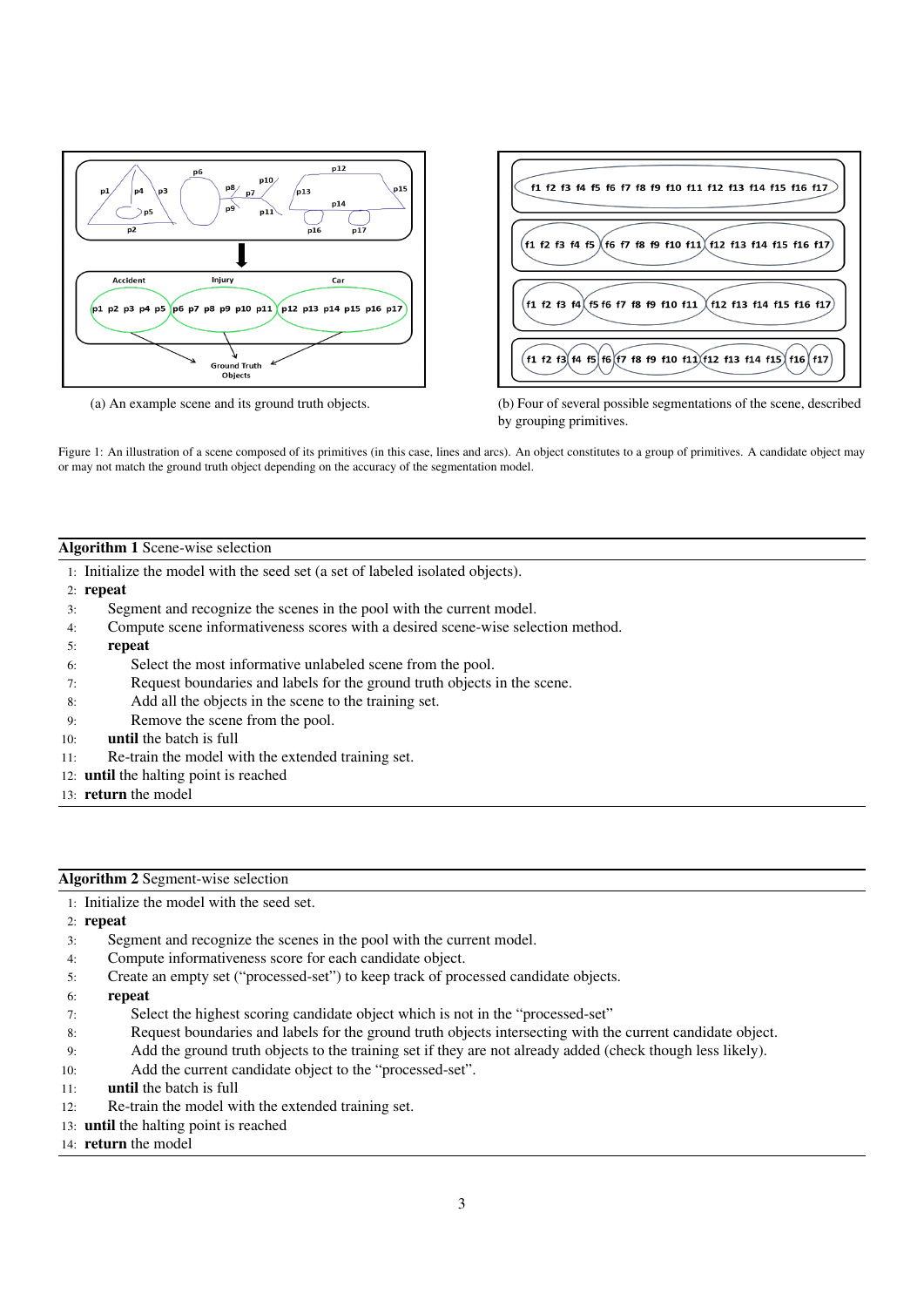#### *2.2.1. Arithmetic Mean based Aggregation (ArM)*

ArM is a simple method that combines informativeness scores of candidate objects. Let  $C_k$  to be the set of candidate objects extracted from a scene  $S_i$  with length  $K$ . Let  $I_k$  be the informativeness score computed for the candidate object  $C_k$ . Then, the scene score  $SS_i$  is the arithmetic mean of the scores of the candidate objects in the scene:

$$
S\,S_{i} = \frac{1}{K} \sum_{k=1}^{K} I_k
$$

# *2.2.2. Geometric Mean based Aggregation (GM)*

GM penalizes scenes with uninformative candidate objects more than ArM. Let  $C_k$  be the set of candidate objects extracted from a scene  $S_i$  with length *K*. Let  $I_k$  be the informativeness score assigned to a candidate object  $C_k$ . Then, the scene score  $SS<sub>i</sub>$  is the geometric mean of the scores of the candidate objects in the scene:

$$
S S_i = (\prod_{i=1}^K I_k)^{\frac{1}{K}}
$$

# *2.2.3. Maximum of the Scene Aggregation (MoS)*

MoS sets the scene score to the informativeness score of the candidate object with the maximum score. We expect MoS to perform worse in the earlier rounds of AL, but allow a sharper focus for final rounds when many candidate objects are uninformative. Let  $C_k$  be the set of candidate objects extracted from a scene  $S_i$  with length *K*. Let  $I_k$  be the informativeness score computed for a candidate object  $C_k$ . Then, the scene score  $SS_i$ is defined as:

$$
SS_i = \max_{k=1,\dots,K} I_k
$$

## *2.2.4. Aggregation based Scene Probability (SP)*

SP focuses on scenes that are hardest to interpret. SP assigns scene score to one minus the probability of the most probable interpretation of the scene. Let  $P(S_i)$  be the probability of the most probable interpretation of the scene  $S_i$ . Then, scene score *S S <sup>i</sup>* is:

$$
S S_i = 1 - P(S_i)
$$

## *2.3. Segment-wise Selection (SwS)*

Scene-wise selection methods have several drawbacks. A selected informative scene may contain uninformative candidate objects along with the informative ones. It is important to note that the informativeness of a particular scene is conditional on the classifier at hand. In the earlier rounds of active learning where we have a relatively weak classifier, most scenes are likely to achieve high informativeness scores, and, if labeled, would improve the recognizer at hand. In the later rounds, however, scenes become less informative. Furthermore, informative scenes tend to contain a large fraction of uninformative objects. Hence, it becomes imperative to identify the relatively more informative scenes among many uninformative ones, and furthermore identify specific regions within the scenes that are likely to contain the objects/regions that make the scenes informative.

Therefore, we propose segment-wise selection strategy, which is depicted in Algorithm 2, to avoid such uninformative candidate objects.

Segment-wise selection (SwS) attempts precise targeting to locate informative objects within the scenes. In particular, it considers the candidate objects that the segmentation model finds most difficult to segment and recognize. Then, it requests boundaries and labels for the ground truth objects intersecting the boundaries of the candidate object. Hence, SwS focuses on scenes locally rather than asking annotation for all the objects in the scene. Note that the candidate objects are still extracted through global segmentation. Consequently, the informativeness scores are based on the results of the global segmentation.

## 3. Experimental Design

We first describe the datasets and the segmentation algorithm employed in our experiments, and then explain the structure of our experimental design in this section.

## *3.1. Datasets*

We conduct experiments on sketch scenes constructed from the COAD and the NicIcon datasets. The COAD database contains a total of 620 samples from 20 different symbol classes, whereas the NicIcon database contains a total of 22958 samples from 14 different classes.

We have a multi-phase scene generation approach, presented in Algorithm 3, to obtain data matching our experimental design, which we elaborate on in Section 4. First, we prepare folds, the so-called "combined-folds", containing shuffled isolated objects from each class. Each class contributes samples to combined-folds in a balanced manner. Then, we obtain source training and source test sets for each *Repeat* by shifting and grouping these combined-folds. Finally, we create scenes (for training and test) by sampling isolated objects from source training and source test sets.

For each *Repeat* in our experiment, we create 100 scenes for both training and testing. A 100-scene set is composed of scenes with varying number of objects (2-6 object scenes) such that it contains 20 scenes for each.

## *3.2. Segmentation Solution*

In our experiments, we employ Sezgin's sketch segmentation method [\[25\]](#page-10-24), which relies on dynamic programming. In order to segment a given scene, we first convert it to a collection of primitives using Sezgin's fragmentation algorithm [\[26\]](#page-10-25).

Using the list of primitives, we construct a graph  $G(V, E)$  in which vertices *V* correspond to the primitives, indexed by the order in which they were drawn. The weight  $w(i, j)$  associated with an edge from  $v_i$  to  $v_j$  in *G* corresponds to the probability that the set of primitives between *i* and *j* constitutes a valid and fully-drawn symbol. The optimal segmentation  $S(i, j)$  is computed through dynamic programming:

$$
S(i, j) = \max \begin{cases} w(i,j) \\ \max_{i \le k < j} (S(i, k).S(k, j)) \end{cases}
$$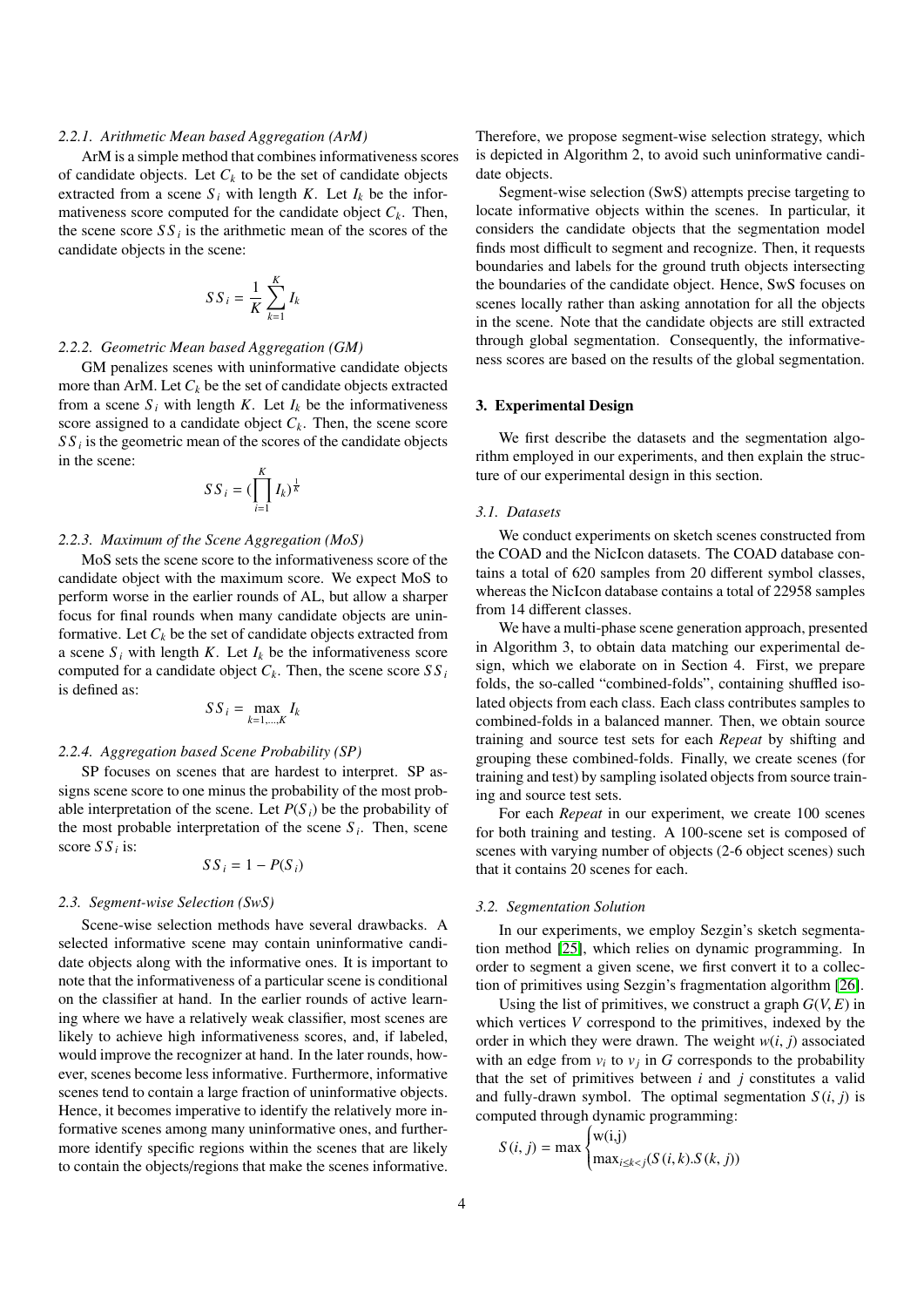## Algorithm 3 Synthetic Scene Generation

- 1: Create N equally sized folds for each class by random sampling (see Figure 2a).
- 2: Merge each respective fold from each class to obtain combined-folds (see Figure 2b).
- 3: for N *Repeats* (See Figure 3) do
- 4: Group isolated objects of first N-1 combined-folds to obtain source training set for current *Repeat*.
- 5: Assign Nth combined-fold as source test set for current *Repeat*.
- 6: Circular-shift combined-folds.
- 7: end for
- 8: for N *Repeats* do
- 9: Sample and remove S seeds from source training set.
- 10: Add seeds to seed set of current *Repeat*.

## 11: end for

- 12: for Each source training/test set do
- 13: for Each scene-size option k do
- 14: repeat
- 15: Randomly select k classes
- 16: Sample and remove an isolated object belonging to each class from corresponding source training/test set.
- 17: Compose a scene by utilizing these samples and add it to corresponding training/test scene set.
- 18: until desired number of scenes created for size k
- 19: end for
- 20: end for
- 21: return seed set, training scenes and test scenes for each *Repeat*



Fold-k Class<sub>2</sub> **Combined Fold-k** Fold-k **ClassN** Fold-k

Class1

(a) Create folds from samples of a class. (b) Combine corresponding folds of each class.

Figure 2: For each class, divide the data into N folds by random sampling. Then, merge corresponding folds of each class into the so-called "Combined-folds". Note that combined folds are mutally exclusive.



Figure 3: Set aside one combined fold to create scenes for testing and use the remaining combined folds to create scenes for training. Circular shift the folds to create source training/test set pairs for each *Repeat* (total of 5 repeats).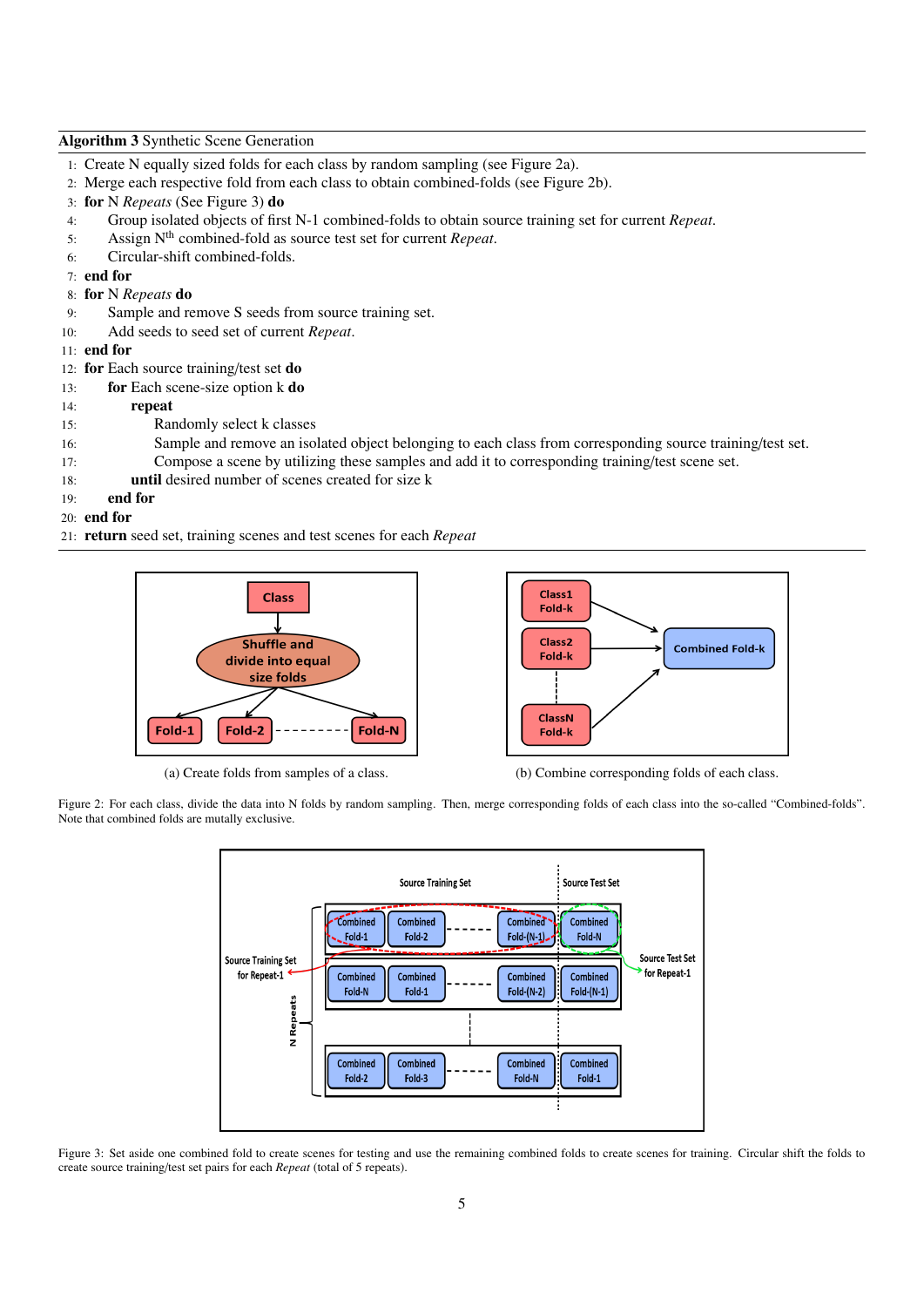Sezgin computes weights  $w(i, j)$  by combining an HMM and a one-class SVM such that HMM predicts class probability of the fragment groups, while one-class SVM determines whether the fragment group constitutes a valid object or not. Here, we employ a multi-class SVM to compute the weights.

# *3.3. Trials*

A trial refers to the end-to-end process of active learning on a training & test scene set pair. Throughout each trial, we measure the segmentation and recognition accuracy of the model. We initialize each trial by training the classifier (SVM in our case) with the seed set. Then, the process continues by extending the training set with the labels of the objects contained in scenes or scene segments selected by the current active learning strategy. Then, the classifier is retrained with the extended data. Pickling a scene, labeling data and retraining the classifier is called a round. Active learning continues for several rounds until a target accuracy is reached or until the user is satisfied.

We repeat our experiment 5 times with data prepared as described in Section 3.1. Hence, each *Repeat* of the experiment corresponds to a trial.

Throughout our experiments, we follow the AL guidelines suggested by Yanık et al. We employ a multi-class SVM with an RBF kernel along with IDM features as in [\[13\]](#page-10-12). We also initialize our classifier with 4 samples from each class. At each round of AL, we extend the training set by adding 3 scenes (12 objects on average) for scene-wise selection (and also for random scene selection) and 12 objects for segment-wise selection.

## 4. Analysis

To evaluate the performance of active scene learning methods, we conducted statistical analysis as suggested in [\[13\]](#page-10-12). We utilize the deficiency measure [\[13,](#page-10-12) [27\]](#page-10-26) to assess the relative performance of the ASL methods. The deficiency of method A with respect to B, deficiency(A,B), is a standard measure of the relative performance of the algorithms throughout the active learning process (see Figure 4). Notice that in our experiments, model accuracy is not the classification accuracy of isolated objects. Instead, model accuracy corresponds to segmentation and recognition accuracy defined as the ratio of the number of correctly segmented objects with correct labels over the total number of objects over all test scenes.

In our experiments, the maximum accuracy line represents the model accuracy when it is trained with all the objects coming from the training scenes. An accuracy curve represents the sequence of accuracies (over the test set) achieved in each round of the active learning process after the model is trained with the available labeled data. Let  $D = \text{def} \text{icien}(A, B)$  be the deficiency of algorithm A computed with respect to algorithm B (see Figure 4).  $D = 1$  implies that the methods have a similar performance. Values less than one imply that method A is superior, while values greater than one imply that method B has superior performance.

In order to assess the statistical significance of the differences in the deficiencies of different active learning setups, we



Figure 4: The deficiency is defined as the ratio of the area between the accuracy curve of method A and the maximum accuracy line; and the area between the accuracy curve of method B and the maximum accuracy line [\[13\]](#page-10-12).

conducted multiway ANOVA tests. Throughout our analysis, we performed Mauchy's sphericity test to check whether the variances of the differences between all possible group pairs subject to ANOVA are equal. In cases where sphericity is violated, the degrees of freedom have been corrected by the Greenhouse-Geisser correction. We also performed Levene's test to check the homogeneity of variances between groups and used transformed values where appropriate. Bonferroni corrected paired t-tests were performed as Post-Hoc tests, in order to explore the mean differences across the levels of the concerned factors.

We conducted 2-way Mixed ANOVA with between group variable *dataset* (with levels COAD and NicIcon) and within group variable *active scene learning strategy* (with levels SwS, GM, ArM, SP, MoS). The deficiency value was taken as the dependent variable, which was computed for each active learner with respect to the random learner (values less than 1 indicate the active learning outperforming the random baseline).

# 5. Results

In this section, we present the results of our experiments. In particular, we compare performance of active scene learning methods against random selection and among each other. Moreover, we quantify the actual gains in annotation effort obtained by active scene learning methods.

#### *5.1. E*ff*ect of ASL strategy and dataset*

We present the results of 2-way mixed ANOVA analysis on our experiments in Table 1.

We observe a statistically significant effect of the choice of active scene learning strategy on the performance of active learning. This indicates that we should carefully select the active learning method to obtain a desired performance. We present a detailed discussion on the choice of ASL methods in the following subsections.

Another crucial observation is that dataset factor does not have a statistically significant effect on active learning performance. This is a positive result suggesting that the performance of ASL methods is consistent across these two domains. This is a good piece of news for practitioners of sketch recognition in other domains.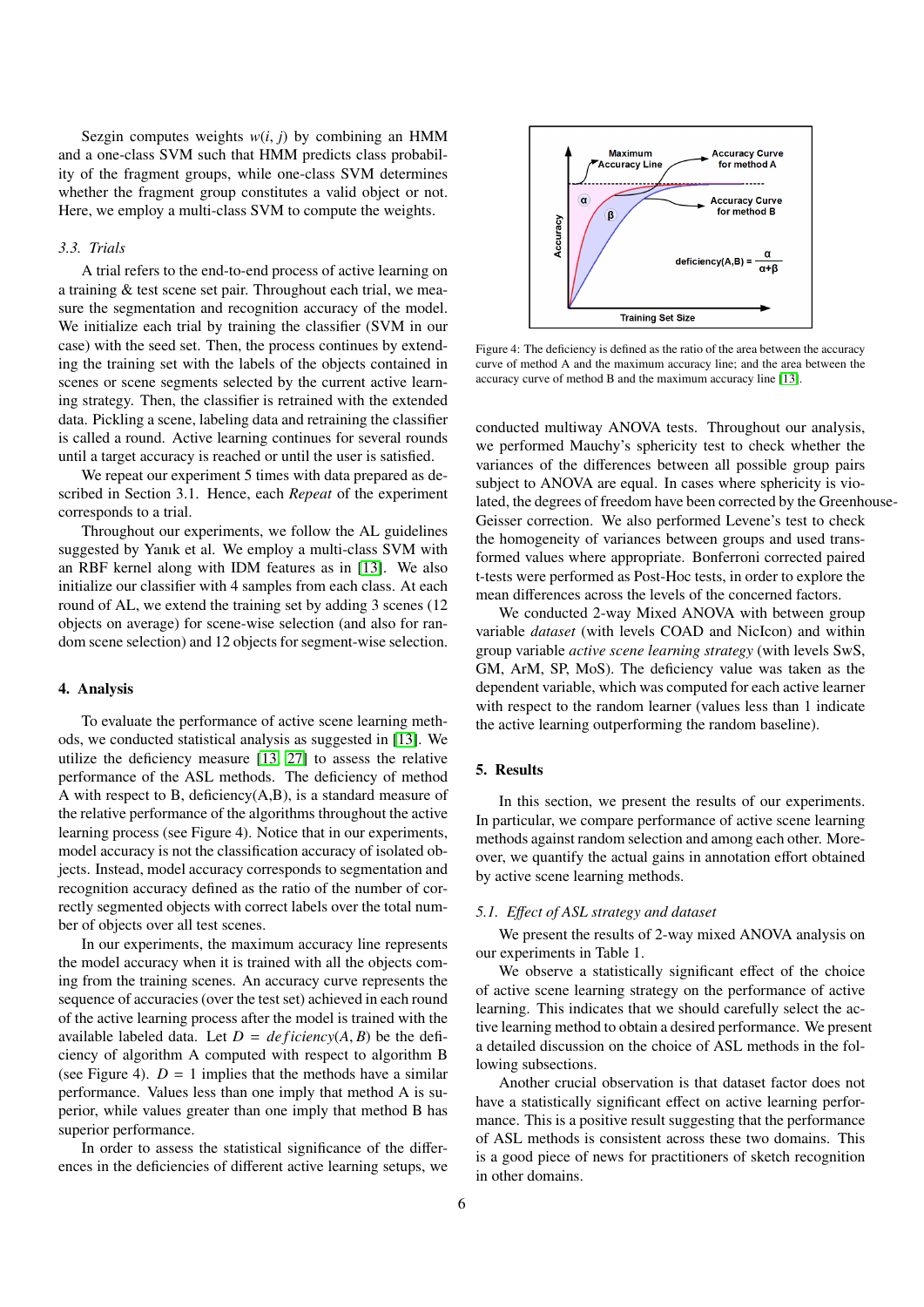Table 1: F-scores and p-values for the factors of 2-way Mixed ANOVA analysis. The choice of active scene learning method has a significant effect on the performance. The choice of dataset does not have a significant effect on the performance. It indicates that performances of ASL methods are robust across the datasets.

| Factor         | F-Score                     | Sig.      |
|----------------|-----------------------------|-----------|
| ASL Method     | $F(2.136, 17.085) = 10.614$ | $p=0.001$ |
| <b>Dataset</b> | $F(1,8)=0.619$              | $p=0.454$ |

## *5.2. ASL vs Random Selection*

For each active scene learning method, we compute deficiency values against random selection. In Table 2, we present the estimated marginal means and (95%) confidence intervals. To have a (confidence) upper bound less than a deficiency value of 1 indicates that active learning method confidently outperforms random selection. All active scene learning methods, ex-

Table 2: Estimated marginal means for active scene learning methods. SwS, ArM, SP and MoS methods confidently outperform random selection strategy.

|                   |      |            | 95% Confidence Interval |                    |  |
|-------------------|------|------------|-------------------------|--------------------|--|
| <b>ASL Method</b> | Mean | Std. Error | Lower Bound             | <b>Upper Bound</b> |  |
| <b>SwS</b>        | .747 | .033       | .670                    | .824               |  |
| <b>GM</b>         | .894 | .051       | .777                    | 1.011              |  |
| ArM               | .833 | .049       | .720                    | .946               |  |
| SP                | .846 | .029       | .779                    | .913               |  |
| MoS               | .896 | .032       | .822                    | .971               |  |

cept GM, outperform random selection. Another observation is that segment-wise selection has the smallest mean and upper bound values among the other. This indicates that segment-wise selection outperforms random selection much more confidently than the other active scene learning methods.

#### *5.3. Performance examination among ASL strategies*

Table 1 shows statistical significance in the choice of active scene learning strategy. Now, we further investigate how the performance of ASL methods contributes to this. In particular, we compare pairs of active scene learning methods to reveal their relative effectiveness based on how they fare against random selection.

In Table 3, we present the results of Bonferroni corrected paired t-tests as Post-Hoc tests. Negative mean difference and negative (confidence) upper bound indicates that there is a significant difference in performances of the two methods and the considered method (column I) confidently outperforms the other (column J).

We observe that segment-wise selection confidently outperforms all other ASL methods, except ArM. This observation is aligned with our expectation since segment-wise selection targets the most informative parts (objects) of the scenes while scene-wise selection methods select all objects in a scene.

Another observation is that ArM confidently outperforms GM. In addition, no significant difference in performance is observed between ArM and other methods (SP and MoS). Moreover, there is no significant difference among GM, MoS and SP.

Overall, segment-wise selection and ArM outperform the others, while segment-wise selection tends to perform better than ArM.

#### *5.4. Actual savings in the annotation e*ff*ort*

So far, we shared the results of our statistical analysis. To complete the picture, we now present the actual savings achieved by ASL methods. Figure 5 illustrates the interpolated mean accuracies (over repeats) obtained with respect to the annotation effort (i.e. the number of individual objects labeled on scenes and added to the training set). In addition, the dotted horizontal line depicts the mean accuracy (over repeats) when all data is labeled.

For the COAD dataset, there are 80 seeds (4 samples from each class) and 400 unlabeled objects over 100 scenes. After initializing the model with 80 seeds, segment-wise selection achieves the top accuracy (defined as the accuracy obtained by training with all the data) by annotating 304 objects from training scenes. This is a 24% gain in annotation effort with respect to labeling all data (400 objects). Also note that segment-wise selection gets within 1% of the top accuracy by only labeling 40% of the data (see Figure 5a).

For the NicIcon dataset, there are 56 seeds (4 samples from each class) and 400 unlabeled objects over 100 scenes. After initializing the model with 56 seeds, segment-wise selection obtains the top accuracy (achieved by training with all data) by annotating 277 objects from training scenes. This is a 30% gain in annotation effort with respect to labeling all data (400 objects).

Active scene learning, specifically segment-wise selection, saves up to 30% in annotation effort in our experiments.

# 6. Discussion

In this section, we provide a further discussion of the experiment results. This discussion will contribute to a sound understanding of the presented active scene learning methods through a deeper analysis.

#### *6.1. E*ff*ect of targeted selection*

The strategy of segment-wise selection is based on targeting the most informative parts of scenes. We presented the effective performance of segment-wise selection in Section 5. Now, we extend our discussion to describe why targeting selection strategies is a desirable approach.

As segmentation model gets stronger, informativeness carried by the scenes drops since the model gets more confident in the segmented candidate objects. Confidently segmented objects contribute little if any to the performance of the model. Especially in the later rounds, finding an informative data instance turns into a hunt over all the scenes. Therefore, utilizing segment-wise selection in later rounds of AL or when the model confidence is high is definitely recommended.

In Figure 5, we observe that MoS method obtains the highest possible accuracies sooner than the other scene-wise selection methods although it falls behind them till the later rounds.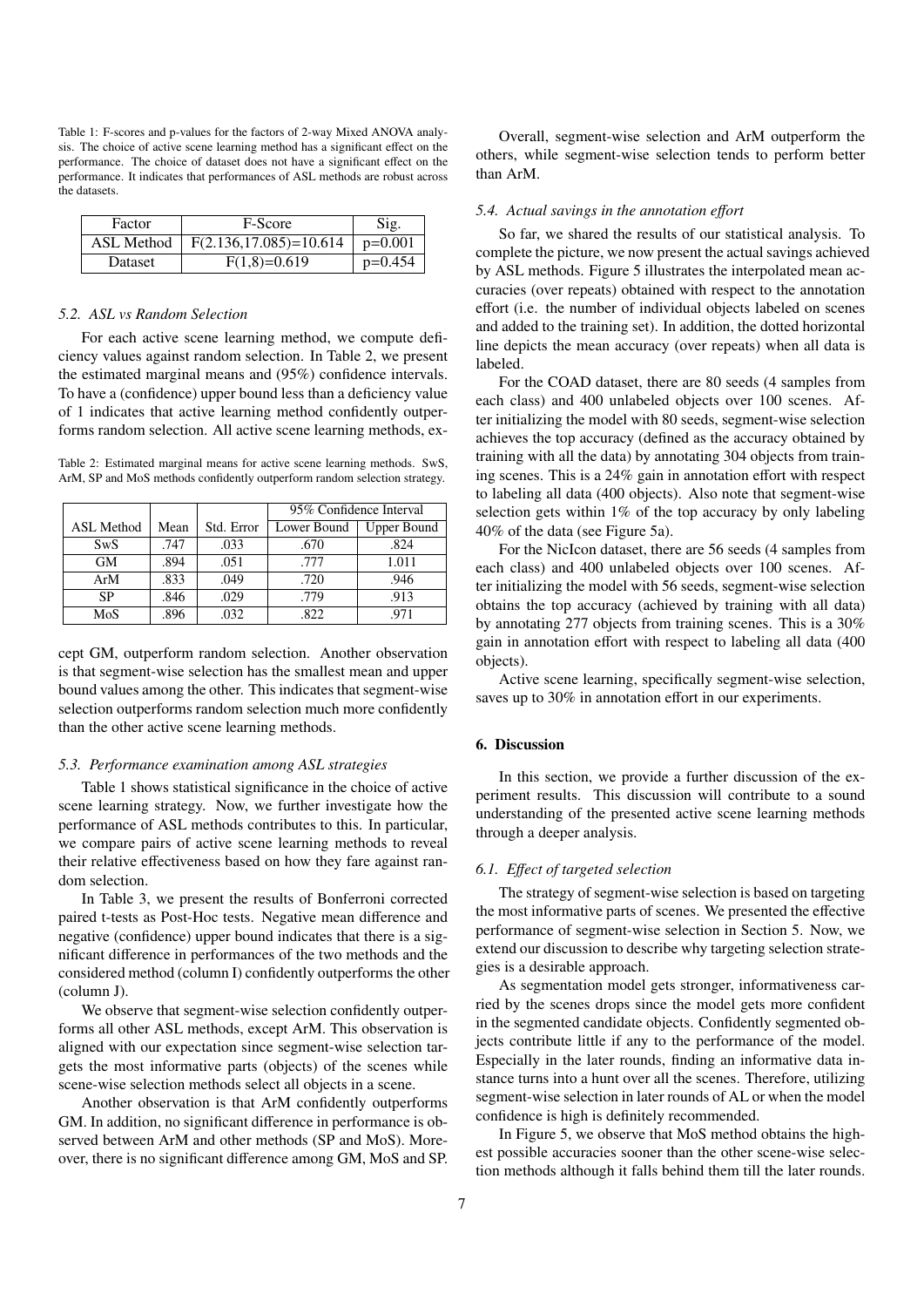Table 3: Bonferroni corrected paired t-test results for active scene learning methods. Having a mean difference smaller than zero (with Sig. < 0.05) indicates that a method performs significantly better (confidently has a smaller deficiency value) than the reference method. Segment-wise selection outperforms GM, SP and MoS methods. It also tends to perform better than ArM method, but there is no statistical significance is observed in the difference between their performances.

|                |                |                       |            |       | 95% Confidence Interval for Difference |                    |
|----------------|----------------|-----------------------|------------|-------|----------------------------------------|--------------------|
| (I) ASL Method | (J) ASL Method | Mean Difference (I-J) | Std. Error | Sig.  | Lower Bound                            | <b>Upper Bound</b> |
| SwS            | <b>GM</b>      | $-.147*$              | .035       | .032  | $-.283$                                | $-.011$            |
|                | ArM            | $-.086$               | .034       | .356  | $-.218$                                | .045               |
|                | <b>SP</b>      | $-.099*$              | .021       | .014  | $-.179$                                | $-.020$            |
|                | MoS            | $-.150*$              | .023       | .002  | $-.237$                                | $-0.062$           |
| GM             | SwS            | $.147*$               | .035       | .032  | .011                                   | .283               |
|                | ArM            | $.061*$               | .015       | .042  | .002                                   | .120               |
|                | SP             | .048                  | .026       | 1.000 | $-.053$                                | .148               |
|                | MoS            | $-.003$               | .027       | 1.000 | $-.106$                                | .101               |
| ArM            | SwS            | .086                  | .034       | .356  | $-.045$                                | .218               |
|                | <b>GM</b>      | $-.061*$              | .015       | .042  | $-.120$                                | $-.002$            |
|                | <b>SP</b>      | $-.013$               | .024       | 1.000 | $-.104$                                | .078               |
|                | MoS            | $-.063$               | .031       | .775  | $-.184$                                | .057               |
| SP             | SwS            | .099*                 | .021       | .014  | .020                                   | .179               |
|                | GМ             | $-.048$               | .026       | 1.000 | $-.148$                                | .053               |
|                | ArM            | .013                  | .024       | 1.000 | $-.078$                                | .104               |
|                | MoS            | $-.050$               | .020       | .379  | $-.128$                                | .027               |
| MoS            | <b>SwS</b>     | $.150*$               | .023       | .002  | .062                                   | .237               |
|                | <b>GM</b>      | .003                  | .027       | 1.000 | $-.101$                                | .106               |
|                | ArM            | .063                  | .031       | .775  | $-.057$                                | .184               |
|                | SP.            | .050                  | .020       | .379  | $-.027$                                | .128               |

This observation also supports the claim above. MoS searches for scenes which contains the most informative candidate object. In contrast, other scene-wise methods estimate scene score by considering all the candidate objects or the overall interpretation probability. As the number of informative samples decreases in the later rounds, focusing on the individual scores of the candidate objects, rather than the scene scores, contributes much more to the model's accuracy. In this sense, MoS is in the spirit of segment-wise selection due to its ability to target particularly informative object instances; but requiring additional, possibly useless, annotation effort for labeling uninformative objects that accompany the informative one in the scene.

## *6.2. E*ff*ect of dataset di*ffi*culty*

Another interesting observation for segment-wise selection is that its superiority over scene-wise selection methods may be more pronounced, when the dataset is easier to learn. [\[13\]](#page-10-12) suggests that the NicIcon dataset is more challenging than the COAD dataset. Hence, scene sets created over these datasets allow us to compare and contrast the performance of ASL on a challenging dataset and a relatively easier one. We observe that segment-wise selection competes with scene-wise selection methods and surpasses them in the later rounds for the NicIcon data. For the COAD data, it always keeps performing above scene-wise selection methods until convergence.

It is reasonable to assume that a sample will be more representative of the others if the style variation in the dataset is smaller. Hence, such a set can be said to contain many redundant samples. Then, a targeting-based strategy such as segmentwise selection will avoid such redundant samples throughout the AL process and will achieve the top accuracies sooner. Therefore, having prior knowledge about the representativeness of the samples in the dataset might allow AL practitioners to apply active scene learning more effectively.

Another observation is that the number of classes in a dataset also affects the required amount of annotated data. When top accuracies are obtained, the average number of annotated objects (excluding seeds) per class are 15 for COAD scenes and 20 for NicIcon scenes. In other words, we obtained top accuracies by labeling 25% fewer examples for the COAD scenes. This is in accordance with the claim [\[13\]](#page-10-12) that NicIcon dataset is more challenging than COAD dataset.

We also observe that segment-wise selection slightly steps above the top accuracy that can be obtained when all the data is labeled, for NicIcon scenes. We suspect that the model learned a slightly more general classifier by focusing on few but carefully selected samples.

#### *6.3. E*ff*ect of hard penalties*

We observe, from Table 1 and Table 2, that GM performs poorly against random selection and other ASL methods. When we investigate Figure 5, we see that it competes well against the other ASL methods and outperforms random selection till the later rounds of AL. However, in the later rounds it flattens out and stays behind even random selection. We suspect that it is due to the hard punishment of GM. Unlike ArM, it penalizes scenes drastically especially when there is at least one candidate object with very low (close to zero) informativeness. We can expect that the model is very poor in the earlier rounds and it has low confidence in the segmentation of the scenes, yielding informative candidate objects. However, as the model gets stronger through AL rounds, it will segment the scene more confidently. Even a single confidently segmented candidate object in a scene reduces the informativeness of the scene to a value close to zero. Hence, it is no surprise that GM flattens out in later rounds. This observation suggests that either we should avoid hard penalties for the scenes or we should carefully apply hard penalties and consider switching to another ASL strategy when appropriate.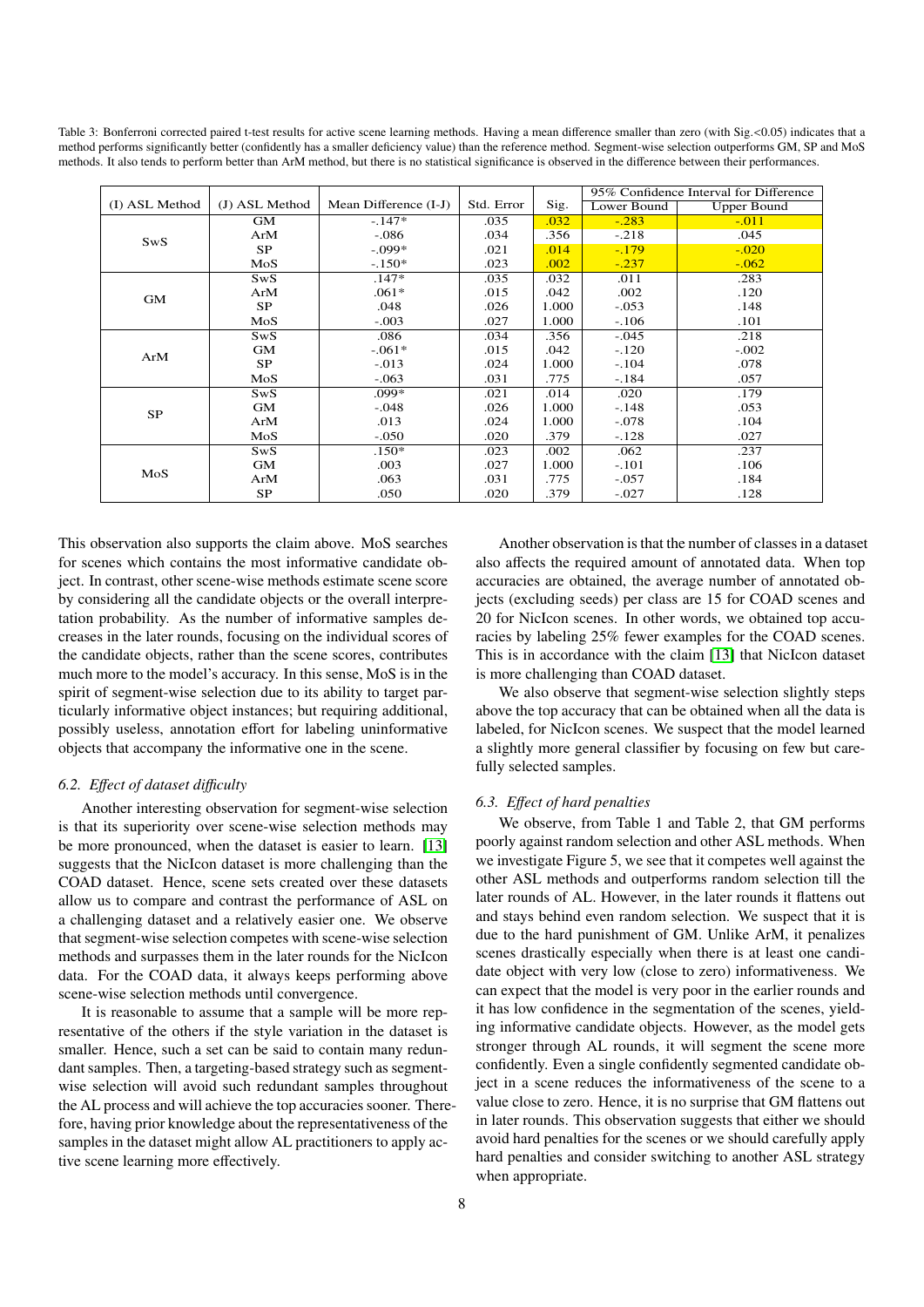

Figure 5: Interpolated mean (segmentation and recognition) accuracy plots for COAD and NicIcon scenes. Active scene learning methods outperform random selection strategy. Moreover, segment-wise selection performs superior than scene-wise selection methods.

#### *6.4. A note on tendencies for scene-length*

We observe from Figure 5 that scene-wise selection methods might have varying tendencies due to scene-length. As illustrated in Figure 5, GM tends complete the AL process (25 rounds) with fewer labeled data while SP tends to complete the process (25-rounds) with more labeled data than the other scene-wise selection methods.

For SP, as the number of (candidate) objects in the scene increases, the interpretation probability will decrease, especially with a weak model (See Section 3.2). Therefore, scenes with more objects may have a higher informativeness score (See Section 2.2.4). Then, it is expected for SP to tend to select scenes with more objects. For GM, computing the geometric mean for scenes with more objects may tend to yield smaller informativeness values, especially when the scenes contain many uninformative candidate objects. These observations indicate that adjusting informativeness scores based on the number of objects detected in a scene might be helpful especially when the scene-lengths varies too much in a dataset.

## 7. Related Work

In this paper, we presented a new active learning framework which reduces the annotation effort required to generate an accurate system for scene segmentation. We proposed two selection schemes under the ASL framework and investigated their variants. Then, we demonstrated their effective performance by analyzing how they fare against random selection and among each other.

There are several custom interfaces [\[8,](#page-10-7) [9,](#page-10-8) [10,](#page-10-9) [11\]](#page-10-10) for labeling sketch data in the literature. Although the user friendly interfaces ease the annotation process, they do not consider reducing the number of samples to be labeled.

Work by Plimmer et al. [\[12\]](#page-10-11) proposes to use auto-labeling to automatically annotate unlabeled samples. They use a classifier trained with partially labeled dataset to automatically annotate unlabeled samples. Unfortunately, it is known that not all unlabeled examples are equally useful (some carry redundant information, whereas others are more informative). This method lacks a mechanism for deciding which samples should be labeled first to gain maximum benefit. This leads to suboptimal use of the valuable annotation resources. Furthermore, without a sufficiently accurate classifier, auto-annotation is prone to yield incorrect labels, hence a manual label validation and correction effort is required.

Yanık and Sezgin [\[13\]](#page-10-12) demonstrate effective use of active learning for sketch recognition. Although they conduct a rigorous statistical analysis to investigate factors affecting AL performance, and provide the community valuable insight on the use of AL, their work focuses on applying AL on isolated sketch recognition rather than scenes. Hence, our work fills this niche and enables practitioners to use AL on scene data.

There are lines of work utilizing active learning for image segmentation including domains such as CT-Scans [\[14,](#page-10-13) [15,](#page-10-14) [16\]](#page-10-15), 3D images [\[15,](#page-10-14) [16\]](#page-10-15) and hyper/multi-spectral images [\[17\]](#page-10-16). While some of these [\[14,](#page-10-13) [15,](#page-10-14) [16,](#page-10-15) [17,](#page-10-16) [18\]](#page-10-17) apply AL on semantic segmentation, others [\[19,](#page-10-18) [20,](#page-10-19) [21,](#page-10-20) [22\]](#page-10-21) focus on foreground extraction (object segmentation). However, these approaches compute informativeness at fine levels of granularity such as pixels, super-pixels, regions, voxels [\[15\]](#page-10-14), (3D) slices [\[16\]](#page-10-15), and tokens [\[23,](#page-10-22) [24\]](#page-10-23). These approaches advocate a primitive-based labeling strategy (as opposed the holistic approach we take). Rather than identifying whole objects, and assigning labels to all primitives of an object at once, labeling is performed over individual super-pixels, tokens or primitives that constitute the scene.

The superpixel level approaches have two serious limitations. First, they assume that individual super-pixels carry substantial information to allow reasonable superpixel level classification. This assumption may hold in limited scenarios such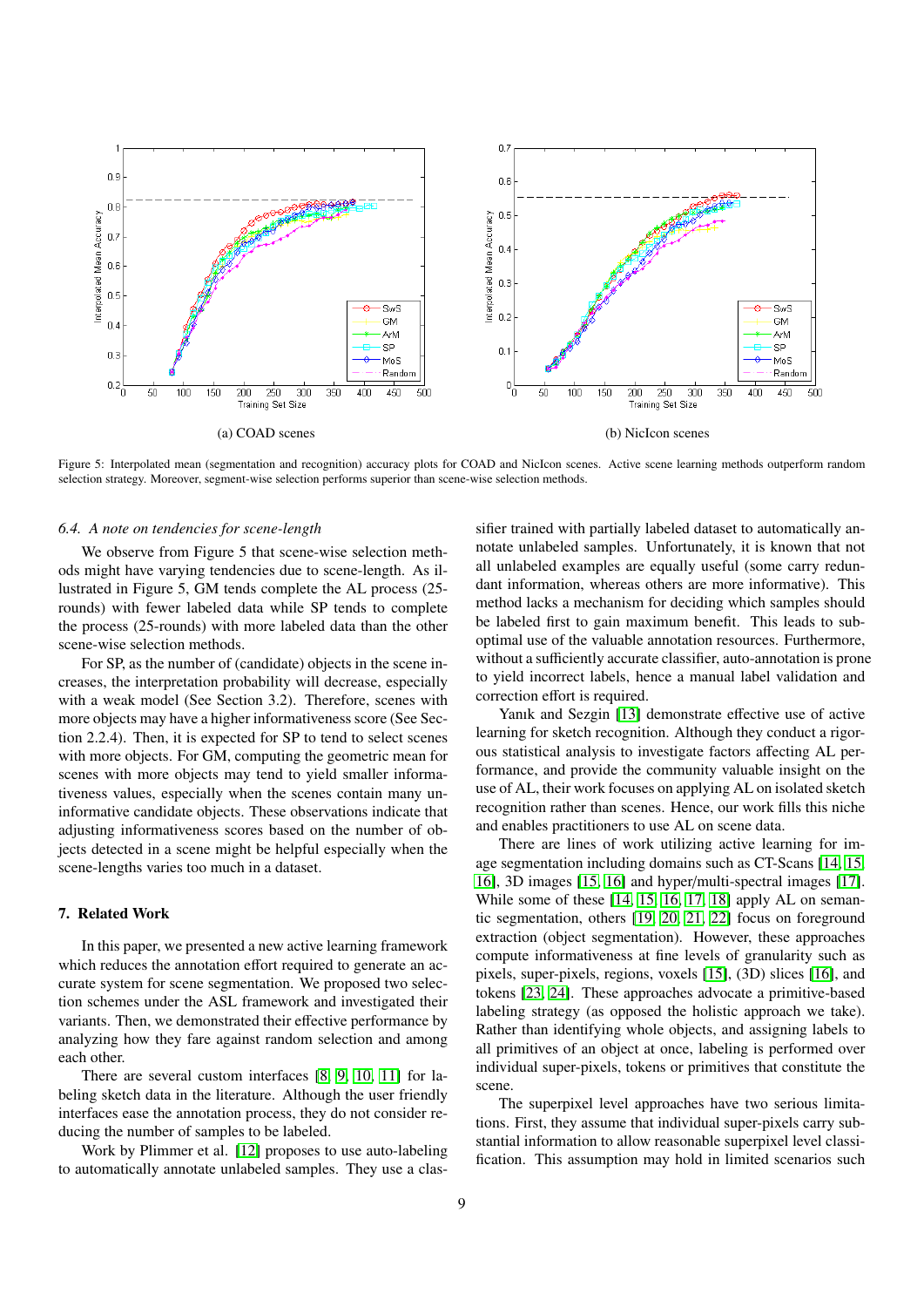as background segmentation where the foreground and background super-pixels have distinct intensity, color and texture statistics to allow training superpixel level classifiers. For sparse inputs, as in the case of sketches, primitives (such as stroke fragments or geometric primitives) are highly generic, and primitive-strong effect on performances of the ASL methods. In addition, level prediction of object classes has proved impractical. Hence, we advocate training object-level classifiers, and perform active scene segmentation at the object granularity.

Second, from a user interaction point of view, annotation at the granularity of super-pixels is highly impractical. A single object may consist of hundreds of super-pixels. Active learning at this granularity is bound to require far more annotator interventions compared to the holistic case where actions are taken at the object level. For example, [18] shows that reaching 97% of the performance of the fully supervised accuracy requires 17% of the super-pixels to be annotated. At the 17% ratio, one might as well label the entire dataset without any active learning, since it would actually require fewer annotation actions, unless one is operating in a domain where objects have fewer than 6 super-pixels on average. For computer vision problems, oversegmentation without leakage (undersegmentation error [\[28\]](#page-10-27)) is bound to require orders of magnitude more super-pixels, which makes pixel-based active learning more costly than plain annotation in practice.

There is also some work applying AL on sequence labeling [\[23\]](#page-10-22) and structured output spaces [\[24\]](#page-10-23). Again, these systems operate at the granularity of primitives (i.e. tokens), which are readily available in the form of words.

In other lines of work, Vijayanarasimhan et al. [\[29\]](#page-10-28) and Settles et al. [\[30,](#page-10-29) [31\]](#page-10-30) apply AL on multi-instance learning (MIL) task for image and text categorization. Although the bags in MIL contain more than a single object (e.g. search engine results) or an object with smaller parts (e.g. image segments and text passages), there is no notion of building a model targeting segmentation. Their aim is to figure out how much a sample contributes to the label (decision) of the bag. Unlike applying AL on MIL, we focus on building an accurate segmentation and recognition model for scenes containing arbitrary number of objects in arbitrary configurations. Moreover, we show that our framework can reduce the amount of data to be labeled drastically and can still reach top accuracy figures.

#### 8. Future Work

In this paper, we presented an active scene learning framework to enable AL on scene data. We propose segment-wise selection and scene-wise selection. Future work may contribute new selection schemes and informativeness measures under Active Scene Learning framework in several ways. Introducing batch selection strategies may improve both segment-wise and scene-wise selection schemes. For scene-wise selection, weighting several informativeness measures might overcome drawbacks of individually computing these informativeness measures, especially with a dynamic weight update strategy. Furthermore, a mechanism for dynamically updating weights or switching among informativeness measures require a comprehensive investigation of a variety of factors.

We observed that ASL methods may have tendencies to favor scenes with more/fewer objects. Investigating extreme cases when too many or too few objects exist in all scenes might provide a better understanding of whether such tendency has a proposing strategies for adjusting informativeness scores based on the number of (candidate) objects in the scene may make ASL methods more robust to variations in the scene length.

We utilized a dynamic programming based segmentation solution in our experiments. It would be interesting and complementary to apply ASL methods along with various other segmentation methods as well.

# 9. Summary

We presented the Active Scene Learning framework to enable use of active learning on unsegmented data. In particular, we investigated whether candidate objects produced by segmentation carry sufficient information to benefit from applying active learning. In the course of doing so, we proposed 2 selection schemes (namely segment-wise selection and scene-wise selection), then we demonstrated the usability and the effectiveness of the ASL framework through an empirical analysis as suggested in the literature [\[13\]](#page-10-12). We observed that ASL methods confidently outperform random selection, and also obtain up to 30% gain in annotation effort to achieve top accuracy figures. By filling the niche in the active learning literature, ASL framework allows application of AL on a broader range of applications.

We suggested several basic informativeness measures under scene-wise selection scheme. Then, we examined performances of these scene-wise selection methods along with performances of segment-wise selection and random selection strategies via a statistical analysis followed by a detailed discussion. We demonstrated that targeting specific parts of scenes during the active learning process yields superior performance. Moreover, we showed that segment-wise selection is a preferable selection strategy in comparison to scene-wise selection methods and random selection due to its ability to target a specific part of a scene.

We provided a detailed discussion of our experimental results, which we hope, will serve as a valuable guide for active learning practitioners. Our work draws attention to several important factors which may have effect on ASL methods; such as (style) variation in data, hard penalties for computing scene informativeness and tendencies towards scenes with more/fewer objects. We foresee that such a detailed discussion along with the results of our statistical analysis will serve as guidelines for the community members as they design, apply and evaluate new ASL methods.

# 10. Conflict of Interest

None to declare.